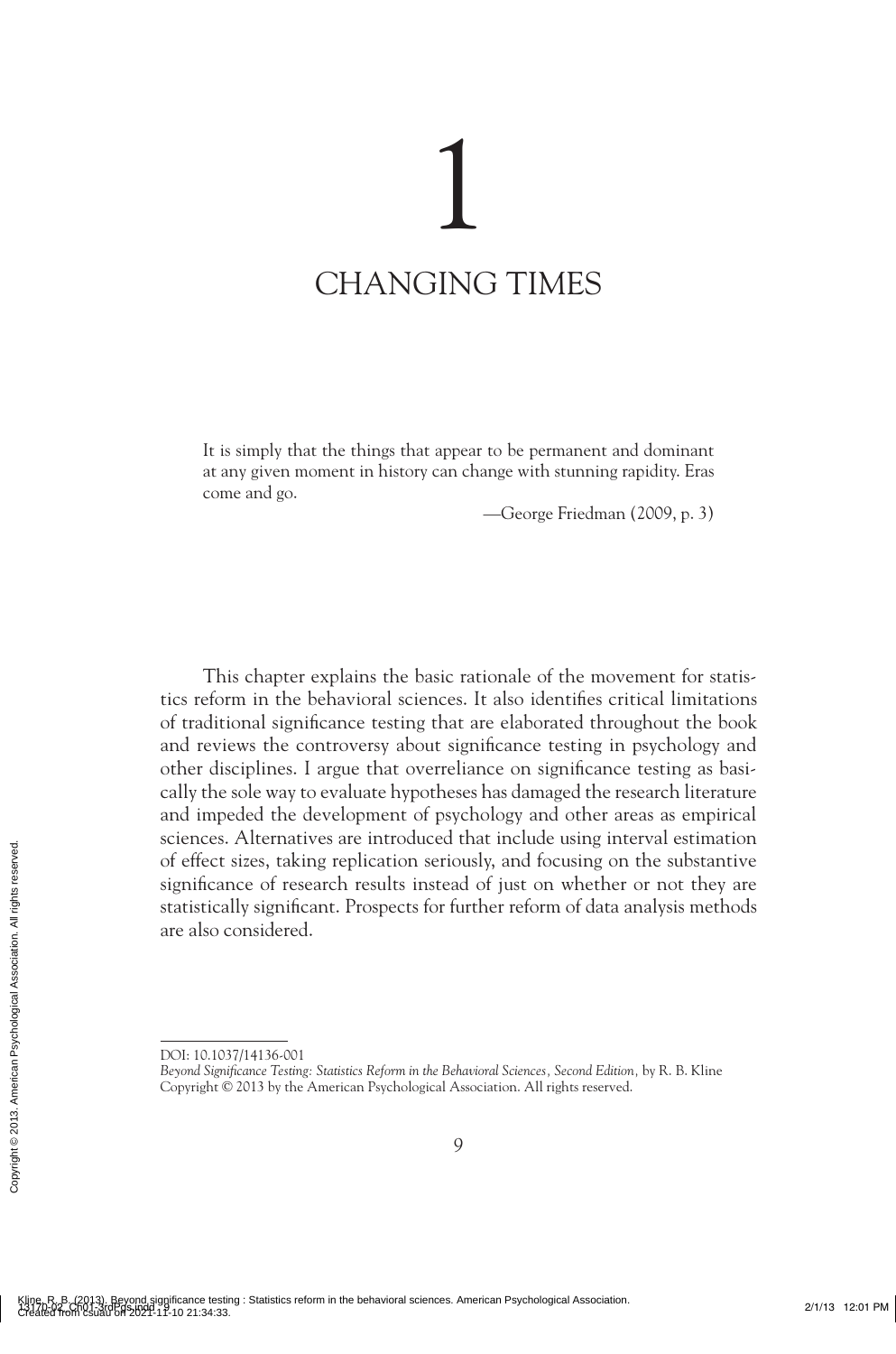# Précis of Statistics Reform

Depending on your background, some of these points may seem shocking, even radical, but they are becoming part of mainstream thinking in many disciplines. **Statistics reform** is the effort to improve quantitative literacy in psychology and other behavioral sciences among students, researchers, and university faculty not formally trained in statistics (i.e., most of us). The basic aims are to help researchers better understand their own results, communicate more clearly about those findings, and improve the quality of published studies. Reform advocates challenge conventional wisdom and practices that impede these goals and emphasize more scientifically defensible alternatives.

Reformers also point out uncomfortable truths, one of which is that much of our thinking about data analysis is stuck in the 1940s (if not earlier). A sign of arrested development is our harmful overreliance on significance testing. Other symptoms include the failure to report effect sizes or consider whether results have scientific merit, both of which have nothing to do with statistical significance. In studies of intervention outcomes, a statistically significant difference between treated and untreated cases also has nothing to do with whether treatment leads to any tangible benefits in the real world. In the context of diagnostic criteria, **clinical significance** concerns whether treated cases can no longer be distinguished from control cases not meeting the same criteria. For example, does treatment typically prompt a return to normal levels of functioning? A treatment effect can be statistically significant yet trivial in terms of its clinical significance, and clinically meaningful results are not always statistically significant. Accordingly, the proper response to claims of statistical significance in any context should be "so what?"—or, more pointedly, "who cares?"—without more information.

#### **Cognitive Errors**

Another embarrassing truth is that so many cognitive errors are associated with significance testing that some authors describe a kind of **trained incapacity** that prevents researchers from understanding their own results; others describe a major educational failure (Hubbard & Armstrong, 2006; Ziliak & McCloskey, 2008). These misinterpretations are widespread among students, researchers, and university professors, some of whom teach statistics courses. So students learn false beliefs from people who should know better, but do not, in an ongoing cycle of misinformation. Ziliak and McCloskey (2008) put it this way: Exercise<br>
Exercise on 2021<br>
Exercise on 2021<br>
Exercise Society<br>
Second Created from Courses. Social Association<br>
Second Created Trom Courses<br>
Copyrights responses<br>
Copyrights responses<br>
Copyrights responses<br>
Created from C

The textbooks are wrong. The teaching is wrong. The seminar you just attended is wrong. The most prestigious journal in your scientific field is wrong. (p. 250)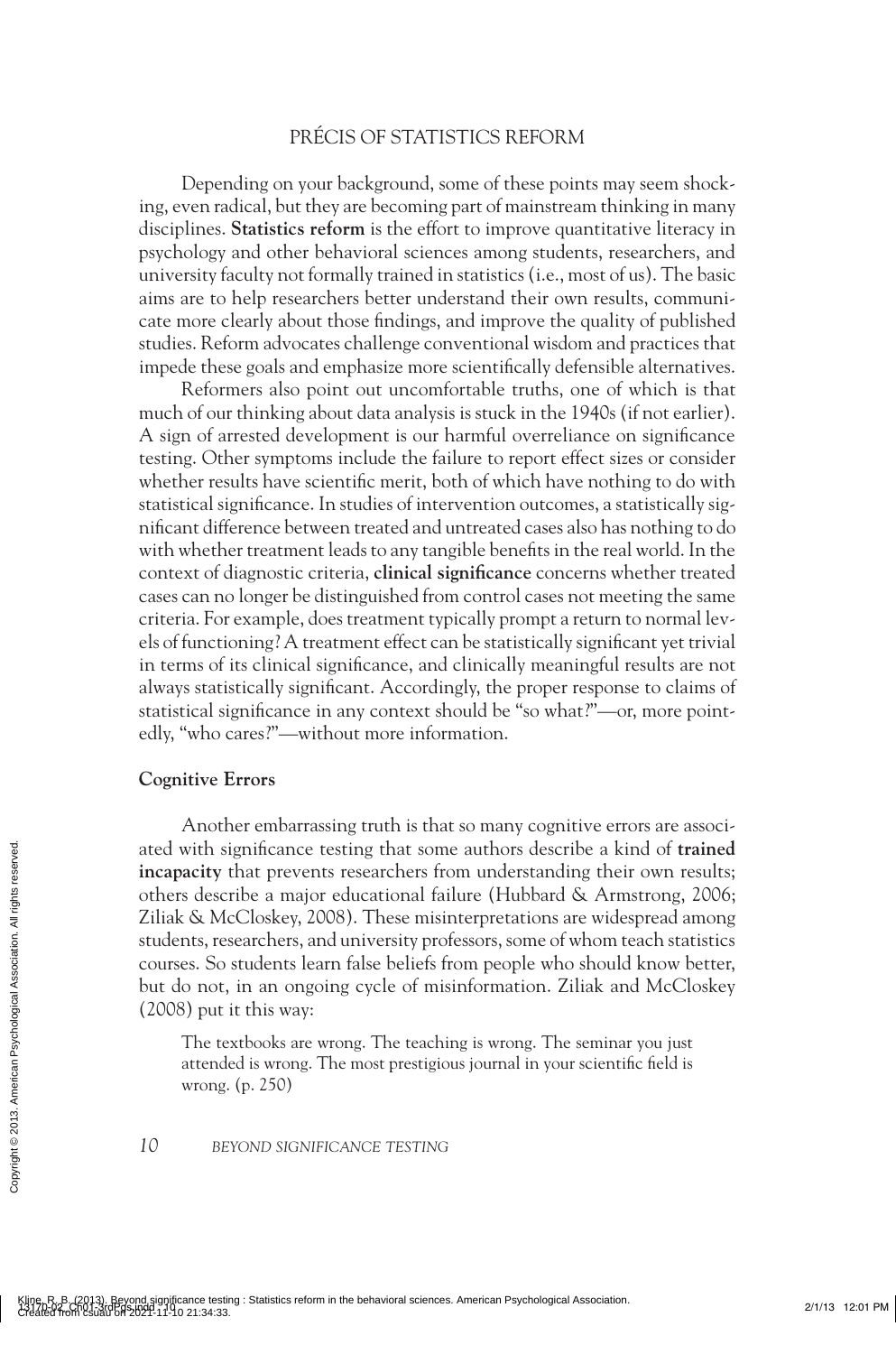Most cognitive errors involve exaggerating what can be inferred from the outcomes of statistical tests, or *p* values (probabilities), listed in computer output. Common misunderstandings include the belief that *p* measures the likelihood that a result is due to sampling error (chance) or the probability that the null hypothesis is true. These and other false beliefs make researchers overconfident about their findings and excessively lax in some critical practices. One is the lip service paid to replication. Although I would wager that just as many behavioral scientists as their natural science colleagues would endorse replication as important, replication is given scant attention in the behavioral sciences. This woeful practice is supported by false beliefs.

## **Costs of Significance Testing**

Summarized next are additional ways in which relying too much on significance testing has damaged our research literature. Nearly all published studies feature statistical significance, but studies without significant results are far less likely to be published or even submitted to journals (Kupfersmid & Fiala, 1991). This **publication bias for significance** suggests that the actual rate among published studies of Type I error, or incorrect rejection of the null hypothesis, is higher than indicated by conventional levels of statistical significance, such as .05. Ellis (2010) noted that because researchers find it difficult to get negative results published, Type I errors, once made, are hard to correct. Longford (2005) warned that the uncritical use of significance testing would lead to a "junkyard of unsubstantiated confidence," and Simmons, Nelson, and Simonsohn (2011) used the phrase "false-positive psychology" to describe the same problem.

Publication bias for significance also implies that the likelihood of Type II error, or failure to reject the null hypothesis when it is false in the population, is basically zero. In a less biased literature, though, information about the power, or the probability of finding statistical significance (rejecting the null hypothesis) when there is a real effect, would be more relevant. There are free computer tools for estimating power, but most researchers probably at least 80% (e.g., Ellis, 2010)—ignore the power of their analyses. This is contrary to advice in the *Publication Manual* of the American Psychological Association (APA) that researchers should "routinely provide evidence that the study has sufficient power to detect effects of substantive interest" (APA, 2010, p. 30). Peed from contact on 2021-11-10 21:34:33.<br>
Experimental Associations of 2021-11-10 21:34:34:33.<br>
Experimental Association. All rights reserved. Association. All rights reserved. All rights reserved. All rights reserved. Al

Ignoring power is regrettable because the median power of published nonexperimental studies is only about .50 (e.g., Maxwell, 2004). This implies a 50% chance of correctly rejecting the null hypothesis based on the data. In this case the researcher may as well not collect any data but instead just toss a coin to decide whether or not to reject the null hypothesis. This simpler,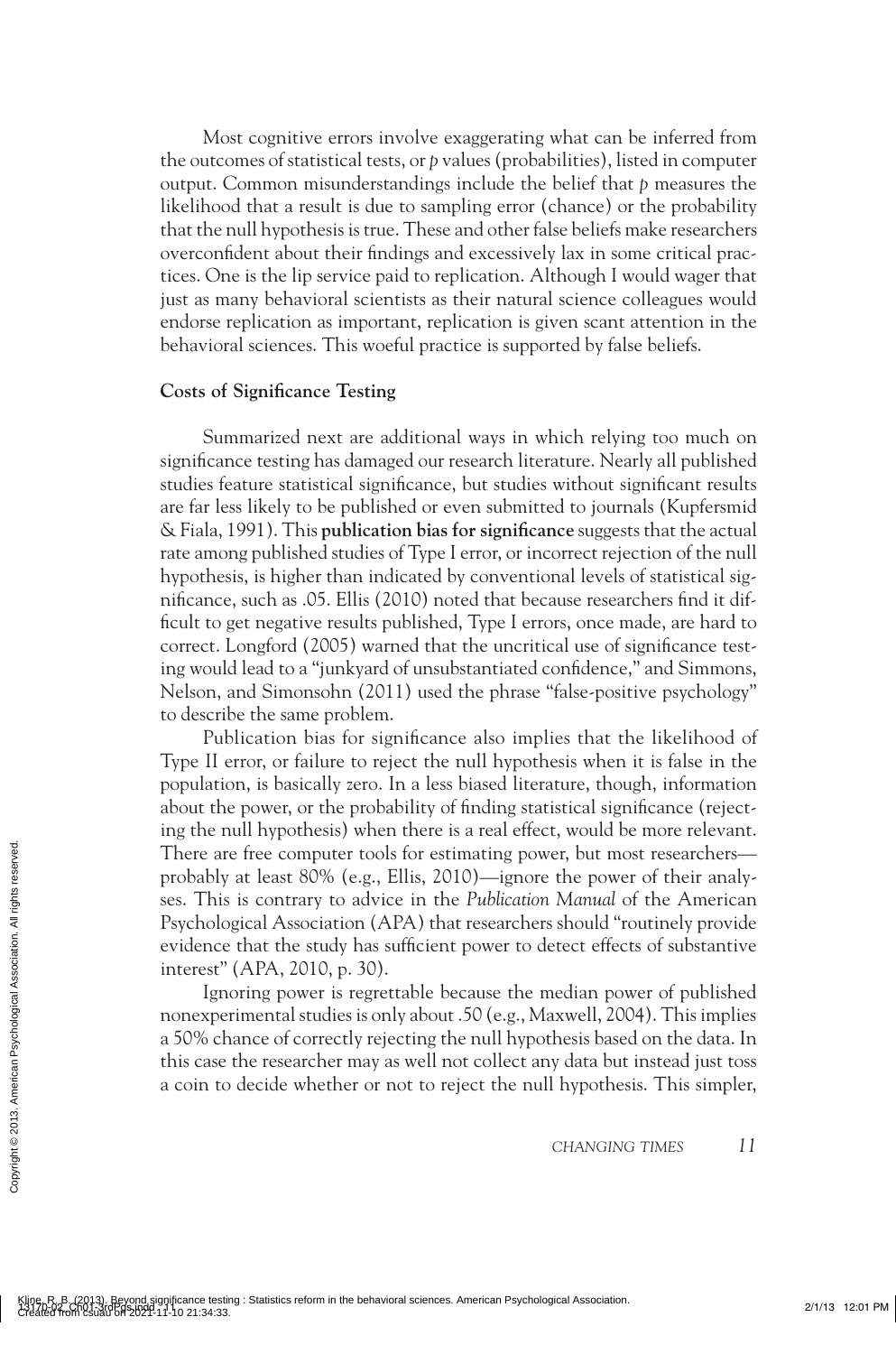cheaper method has the same chance of making correct decisions in the long run (F. L. Schmidt & Hunter, 1997).

A consequence of low power is that the research literature is often difficult to interpret. Specifically, if there is a real effect but power is only .50, about half the studies will yield statistically significant results and the rest will yield no statistically significant findings. If all these studies were somehow published, the number of positive and negative results would be roughly equal. In an old-fashioned, narrative review, the research literature would appear to be ambiguous, given this balance. It may be concluded that "more research is needed," but any new results will just reinforce the original ambiguity, if power remains low.

Confusing statistical significance with scientific relevance unwittingly legitimizes fad topics that clutter the literature but have low substantive value. With little thought about a broader rationale, one can collect data and then apply statistical tests. Even if the numbers are random, some of the results are expected to be statistically significant, especially in large samples. The objective appearance of significance testing can lend an air of credibility to studies with otherwise weak conceptual foundations. This is especially true in "soft" research areas where theories are neither convincingly supported nor discredited but simply fade away as researchers lose interest (Meehl, 1990). This lack of cumulativeness led Lykken (1991) to declare that psychology researchers mainly build castles in the sand.

Statistical tests of a treatment effect that is actually clinically significant may fail to reject the null hypothesis of no difference when power is low. If the researcher in this case ignored whether the observed effect size is clinically significant, a potentially beneficial treatment may be overlooked. This is exactly what was found by Freiman, Chalmers, Smith, and Kuebler (1978), who reviewed 71 randomized clinical trials of mainly heart- and cancer-related treatments with "negative" results (i.e., not statistically significant). They found that if the authors of 50 of the 71 trials had considered the power of their tests along with the observed effect sizes, those authors should have concluded just the opposite, or that the treatments resulted in clinically meaningful improvements.

If researchers become too preoccupied with statistical significance, they may lose sight of other, more important aspects of their data, such as whether the variables are properly defined and measured and whether the data respect test assumptions. There are clear problems in both of these areas. One is the **measurement crisis**, which refers to a substantial decline in the quality of instruction about measurement in psychology over the last 30 years or so. Psychometrics courses have disappeared from many psychology undergraduate programs, and about one third of psychology doctoral programs in North America offer no formal training in this area at all (Aiken et al., 1990; Exercise<br>
Exercise From Creating International Association<br>
Creating the variable<br>
test assump<br>
the **measur**<br>
of instruction<br>
so. Psychon<br>
graduate proprod. All rights reserved. All rights reserved. All rights reserved. Al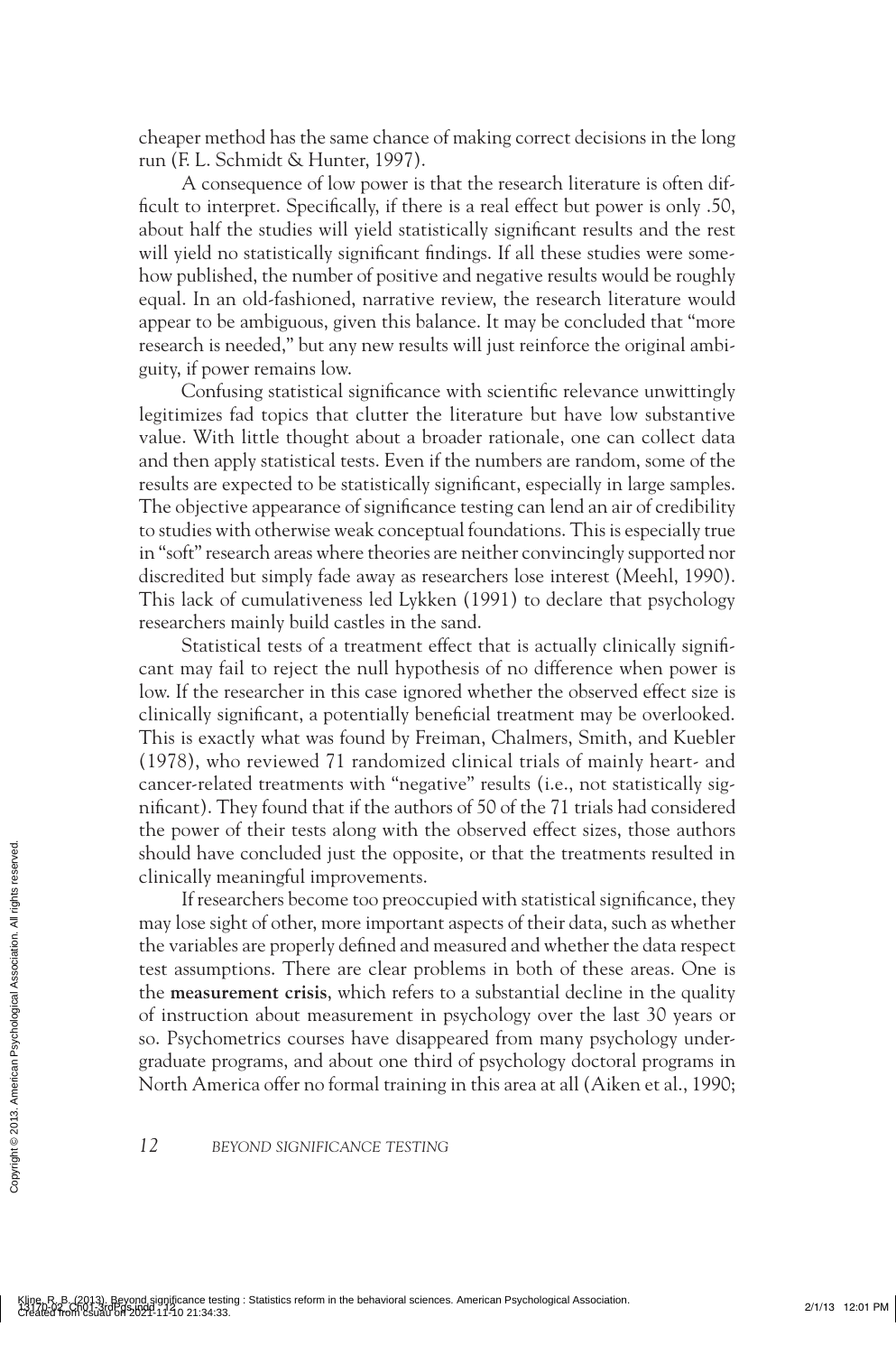Friederich, Buday, & Kerr, 2000). There is also evidence of widespread poor practices. For example, Vacha-Haase and Thompson (2011) found that about 55% of authors did not even mention score reliability in over 13,000 primary studies from a total of 47 meta-analyses of reliability generalization in the behavioral sciences. Authors mentioned reliability in about 16% of the studies, but they merely inducted values reported in other sources, such as test manuals, as if these applied to their data. Such **reliability induction** requires explicit justification, but researchers rarely compared characteristics of their samples with those from cited studies of score reliability.

A related problem is the **reporting crisis**, which refers to the fact that researchers infrequently present evidence that their data respect distributional or other assumptions of statistical tests (e.g., Keselman et al., 1998). The false belief that statistical tests are robust against violations of their assumptions in data sets of the type analyzed in actual studies may explain this flawed practice. Other aspects of the reporting crisis include the common failure to describe the nature and extent of missing data, steps taken to deal with the problem, and whether selection among alternatives could appreciably affect the results (e.g., Sterner, 2011). Readers of many journal articles are given little if any reassurance that the results are trustworthy.

Even if researchers avoided the kinds of mistakes just described, there are grounds to suspect that *p* values from statistical tests are simply incorrect in most studies:

- 1. They (*p* values) are estimated in theoretical sampling distributions that assume random sampling from known populations. Very few samples in behavioral research are random samples. Instead, most are convenience samples collected under conditions that have little resemblance to true random sampling. Lunneborg (2001) described this problem as a mismatch between design and analysis.
- 2. Results of more quantitative reviews suggest that, due to assumptions violations, there are few actual data sets in which significance testing gives accurate results (e.g., Lix, Keselman, & Keseleman, 1996). These observations suggest that *p* values listed in computer output are usually suspect. For example, this result for an independent samples *t* test calculated in SPSS looks impressively precise,

$$
t(27) = 2.373
$$
,  $p = .025000184017821007$ 

but its accuracy is dubious, given the issues just raised. If *p* values are generally wrong, so too are decisions based on them.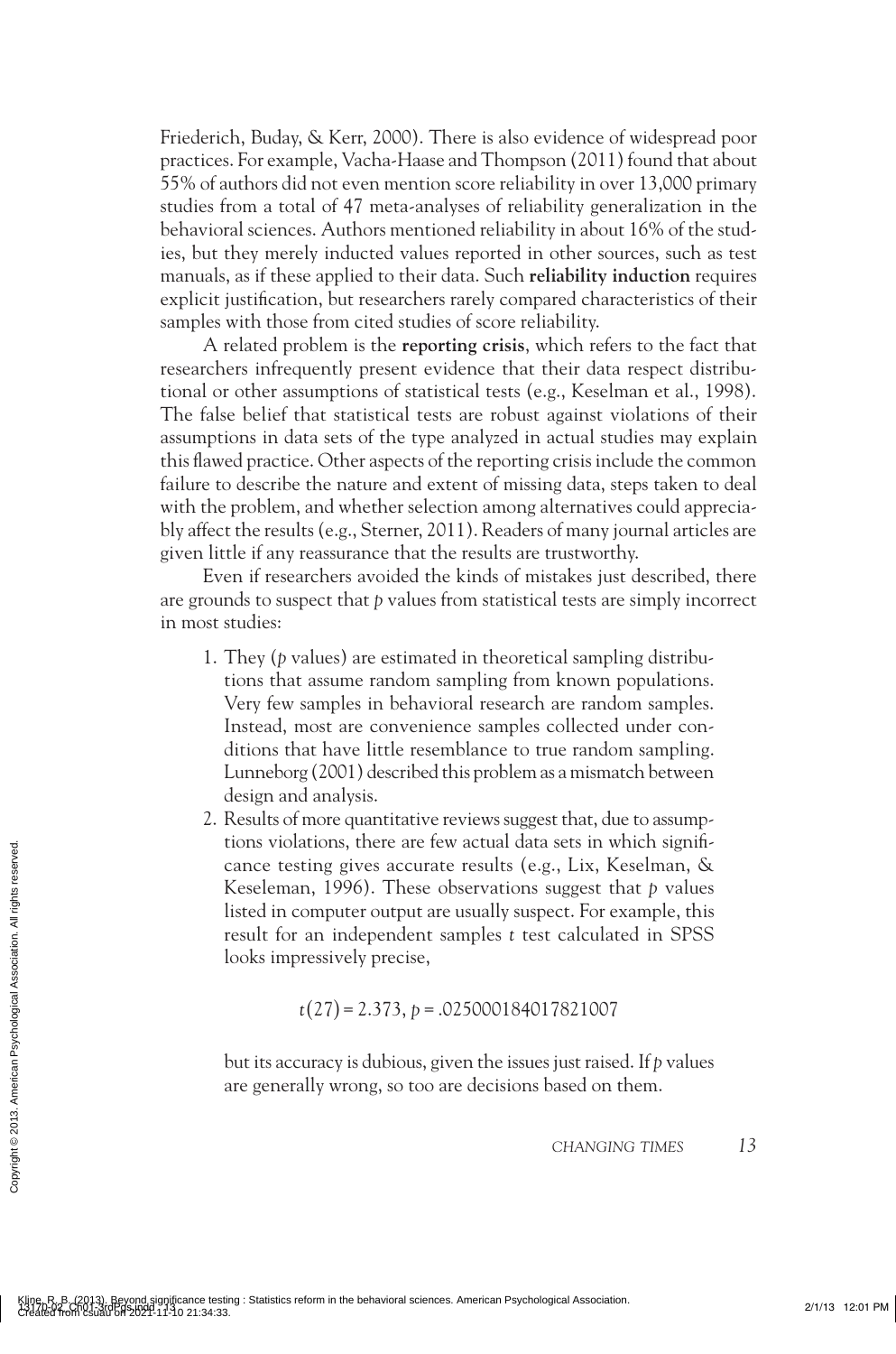3. Probabilities from statistical tests (*p* values) generally assume that all other sources of error besides sampling error are nil. This includes measurement error; that is, it is assumed that  $r_{xx} = 1.00$ , where  $r_{XX}$  is a score reliability coefficient. Other sources of error arise from failure to control for extraneous sources of variance or from flawed operational definitions of hypothetical constructs. It is absurd to assume in most studies that there is no error variance besides sampling error. Instead it is more practical to expect that sampling error makes up the small part of all possible kinds of error when the number of cases is reasonably large (Ziliak & McCloskey, 2008).

The *p* values from statistical tests do not tell researchers what they want to know, which often concerns whether the data support a particular hypothesis. This is because *p* values merely estimate the conditional probability of the data under a *statistical* hypothesis—the null hypothesis—that in most studies is an implausible, straw man argument. In fact, *p* values do not directly "test" any hypothesis at all, but they are often misinterpreted as though they describe hypotheses instead of data.

Although *p* values ultimately provide a yes-or-no answer (i.e., reject or fail to reject the null hypothesis), the question— $p < \alpha$ ?, where  $\alpha$  is the criterion level of statistical significance, usually .05 or .01—is typically uninteresting. The yes-or-no answer to this question says nothing about scientific relevance, clinical significance, or effect size. This is why Armstrong (2007) remarked that significance tests do not aid scientific progress even when they are properly done and interpreted.

### **New Statistics, New Thinking**

Cumming (2012) recommended that researchers pay less attention to *p* values. Instead, researchers should be more concerned with sample results Cumming (2012) referred to as the **new statistics**. He acknowledged that the "new" statistics are not really new at all. What should be new instead is a greater role afforded them in describing the results. The new statistics consist mainly of effect sizes and confidence intervals. The *Publication Manual* is clear about effect size: "For the reader to appreciate the magnitude or importance of a study's findings, it is almost always necessary to include some measure of effect size" (APA, 2010, p. 34). The qualifier "almost always" refers to the possibility that, depending on the study, it may be difficult to compute effect sizes, such as when the scores are ranks or are presented in complex hierarchically structured designs. But it is possible to calculate effect sizes in most studies, and the effect size void for some kinds of designs is being filled by ongoing research. Exercise<br>
Exercise the "new" state of the "new" state of the "new" state of the mainly of effect sizes<br>
of a study's<br>
of a study's<br>
of effect sizes,<br>
the possibil<br>
effect sizes,<br>
hierarchical<br>
most studies<br>
by ongoing<br>  $\frac$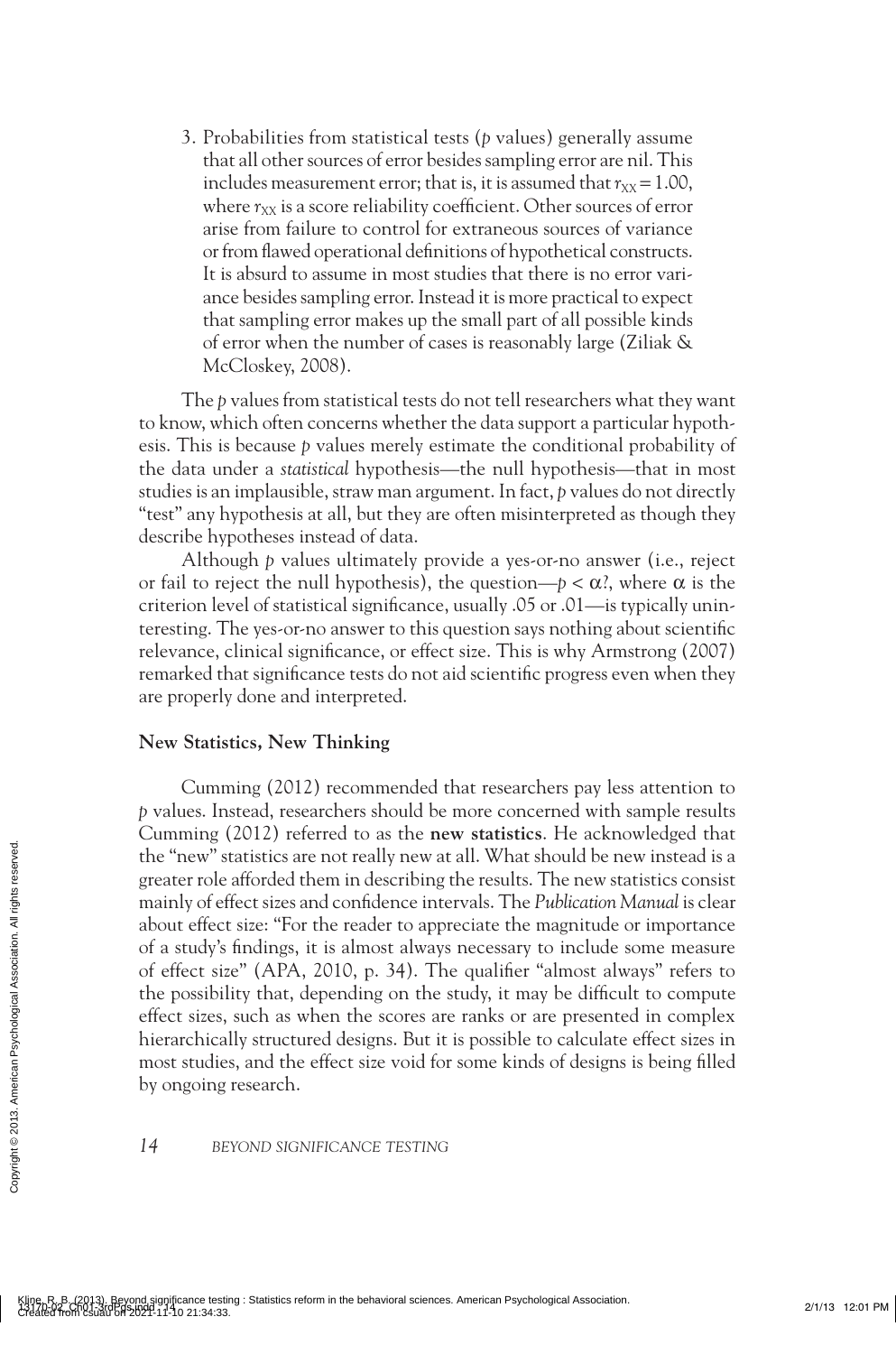Significance tests do not directly indicate effect size, and a common mistake is to answer the question  $p < \alpha$ ? but fail to report and interpret effect sizes. Because effect sizes are sample statistics, or **point estimates**, that approximate population effect sizes, they are subject to sampling error. A confidence interval, or **interval estimate**, on a point estimate explicitly indicates the degree of sampling error associated with that statistic. Although sampling error is estimated in significance testing, that estimate winds up "hidden" in the calculation of *p.* But the amount of sampling error is made explicit by the lower and upper bounds of a confidence interval. Reporting confidence intervals reflects **estimation thinking** (Cumming, 2012), which deals with the questions "how much?" (point estimate) and "how precise?" (margin of error). The *Publication Manual* offers this advice: "Whenever possible, base discussion and interpretation of results on point and interval estimates" (APA, 2010, p. 34).

Estimation thinking is subsumed under **meta-analytic thinking**, which is fundamentally concerned with the accumulation of evidence over studies. Its basic aspects are listed next:

- 1. An accurate appreciation of the results of previous studies is seen as essential.
- 2. A researcher should view his or her own study as making a modest contribution to the literature. Hunter, Schmidt, and Jackson (1982) put it this way: "Scientists have known for centuries that a single study will not resolve a major issue. Indeed, a small sample study will not even resolve a minor issue" (p. 10).
- 3. A researcher should report results so that they can be easily incorporated into a future meta-analysis.
- 4. Retrospective interpretation of new results, once collected, is called for via direct comparison with previous effect sizes.

Thinking meta-analytically is incompatible with using statistical tests as the sole inference tool. This is because the typical meta-analysis estimates the central tendency and variability of effect sizes across sets of related primary studies. The focus on effect size and not statistical significance in individual studies also encourages readers of meta-analytic articles to think outside the limitations of the latter. There are statistical tests in meta-analysis, but the main focus is on whether a particular set of effect sizes is estimating the same population effect size and also on the magnitude and precision of mean effect sizes. Exercise the discussion contral to<br>
Exercise Section Creates and a<br>
Creates of the latt<br>
size and a<br>
The alternative with conduction.<br>
Desides some<br>
Section. Association. All rights reserved.<br>
Created from Budd 64 2021-11-

The new statistics cannot solve all that ails significance testing; no such alternative exists (see Cohen, 1994). For example, the probabilities associated with confidence intervals also assume that all other sources of imprecision besides sampling error are zero. There are ways to correct some effect sizes for measurement error, though, so this assumption is not always so strict. Abelson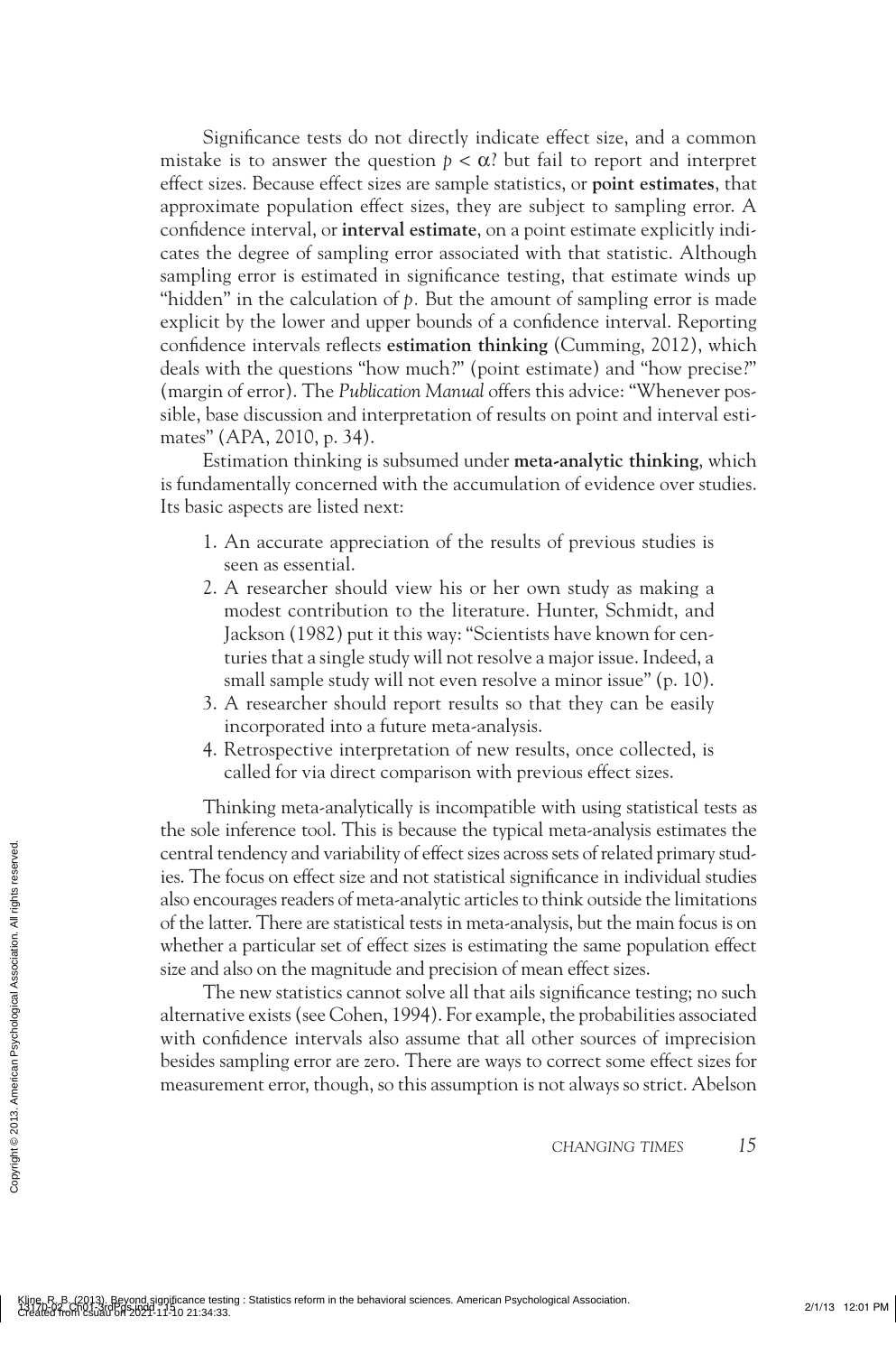(1997a) referred to the **law of the diffusion of idiocy**, which says that every foolish practice of significance testing will beget a corresponding misstep with confidence intervals. This law applies to effect sizes, too. But misinterpretation of the new statistics is less likely to occur if researchers can refrain from applying the same old, dichotomous thinking from significance testing. Thinking meta-analytically can also help to prevent misunderstanding.

You should know that measuring effect size in treatment outcome studies is insufficient to determine clinical significance, especially when outcomes have **arbitrary (uncalibrated) metrics** with no obvious connection to realworld status. An example is a 7-point Likert scale for an item on a self-report measure. This scale is arbitrary because its points could be represented with different sets of numbers, such as 1 through 7 versus -3 through 3 in wholenumber increments, among other possibilities. The total score over a set of such items is arbitrary, too. It is generally unknown for arbitrary metrics (a) how a 1-point difference reflects the magnitude of change on the underlying construct and (b) exactly at what absolute points along the latent dimension observed scores fall. As Andersen (2007) noted, "Reporting effect sizes on arbitrary metrics alone with no reference to real-world behaviors, however, is no more meaningful or interpretable than reporting *p* values" (p. 669). So, determining clinical significance is not just a matter of statistics; it also requires strong knowledge about the subject matter.

These points highlight the idea that the evaluation of the clinical, practical, theoretical, or, more generally, **substantive significance** of observed effect sizes is a qualitative judgment. This judgment should be informed and open to scrutiny, but it will also reflect personal values and societal concerns. This is not unscientific because the assessment of all results in science involves judgment (Kirk, 1996). It is better to be open about this fact than to base decisions solely on "objective," mechanically applied statistical rituals that do not address substantive significance. Ritual is no substitute for critical thinking.

#### Retrospective

Behavioral scientists did not always use statistical tests, so it helps to understand a little history behind the significance testing controversy; see Oakes (1986), Nickerson (2000), and Ziliak and McCloskey (2008) for more information. Created from csuau on 2021-11-10 21:34:33. Copyright © 2013. American Psychological Association. All rights reserved.

## **Hybrid Logic of Statistical Tests (1920–1960)**

Logical elements of significance testing were present in scientific papers as early as the 1700s (Stigler, 1986), but those basics were not organized into a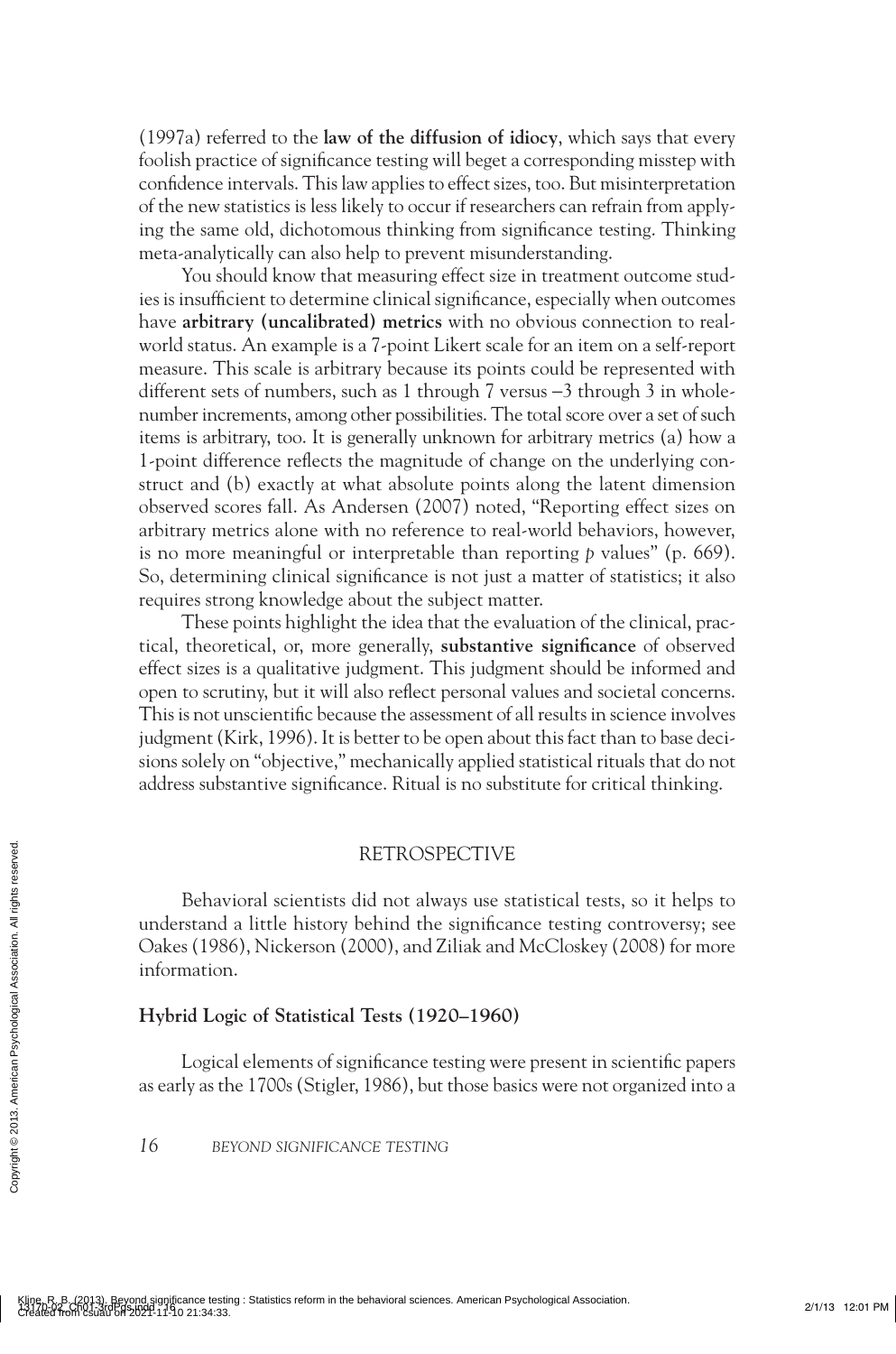systematic method until the early 1900s. Today's significance testing is actually a hybrid of two schools of thought, one from the 1920s associated with Ronald Fisher (e.g., 1925) and another from the 1930s called the Neyman– Pearson approach, after Jerzy Neyman and Egon S. Pearson (e.g., 1933). Other individuals, such as William Gosset and Karl Pearson, contributed to these schools, but the work of the three principals listed first forms the genesis of significance testing (Ziliak & McCloskey, 2008, elaborate on Gosset's role).

Briefly, the Neyman–Pearson model is an extension of the Fisher model, which featured only a null hypothesis and estimation with statistical tests of the conditional probability of the data, or *p* values. There was no alternative hypothesis in Fisher's model. The conventional levels of statistical significance used today, .05 and .01, are correctly attributed to Fisher, but he did *not* advocate that they be blindly applied across all studies. Doing so, wrote Fisher (1956, p. 42), would be "absurdly academic" because no fixed level of significance could apply across all studies. This view is very different from today's practice, where *p* < .05 and *p* < .01 are treated as golden rules. For its focus on *p* values under the null hypothesis, Fisher's model has been called the *p* **value approach** (Huberty, 1993). The addition of the alternative hypothesis to the basic Fisher model, the attendant specification of one- or two-tailed regions of rejection, and the a priori specification of fixed levels of  $\alpha$  across all studies characterize the Neyman–Pearson model, also called the **fixed**  $\alpha$  **approach** (Huberty, 1993). This model also brought with it the conceptual framework of power and related decision errors, Type I and Type II.

To say that advocates of the Fisher model and the Neyman–Pearson model exchanged few kind words about each other's ideas is an understatement. Their long-running debate was acrimonious and included attempts by Fisher to block faculty appointments for Neyman. Nevertheless, the integration of the two models by other statisticians into what makes up contemporary significance testing took place roughly between 1935 and 1950. Gigerenzer (1993) referred to this integrated model as the **hybrid logic of scientific inference**, and Dixon and O'Reilly (1999) called it the **Intro Stats method**. Many authors have noted that (a) this hybrid model would have been rejected by Fisher, Neyman, and Pearson, although for different reasons, and (b) its composite nature is a source of confusion among students and researchers.

# **Rise of the Intro Stats Method, Testimation, and Sizeless Science (1940–1960)**

Before 1940, statistical tests were rarely used in psychology research. Authors of works from the time instead applied in nonstandard ways a variety of descriptive statistics or rudimentary test statistics, such as the **critical ratio** of a sample statistic over its standard error (now called *z* or *t* when assuming Exercise<br>
Exercise<br>
Exercise<br>
Created from csual Association<br>
Created from csual Created from csual Created from csual Created from csual Created from csual Created from csual Created from csual Created from csual Created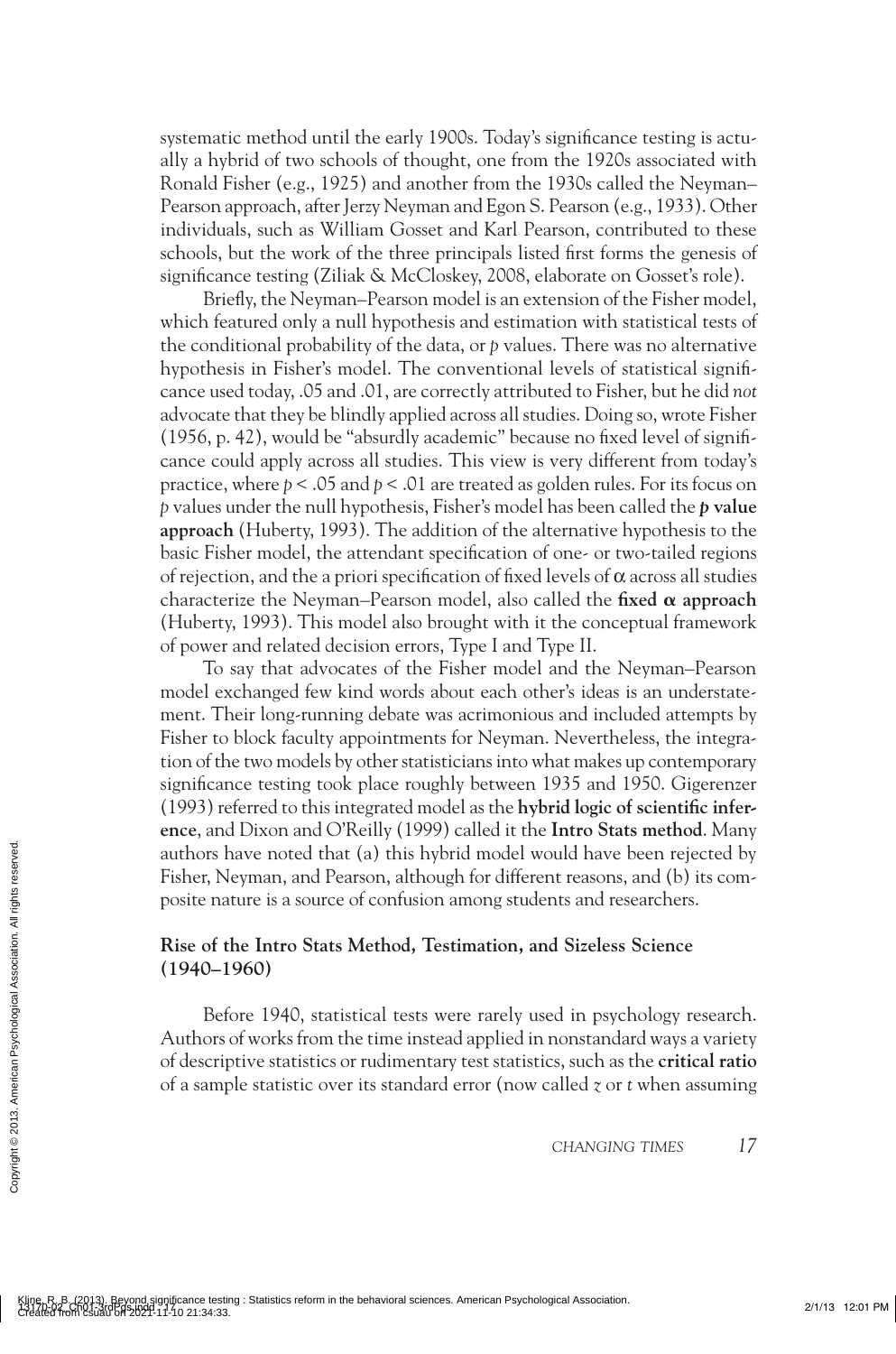normality). An older term for the standard error—actually two times the square root of the standard error—is the **modulus**, described in 1885 by the economist Francis Ysidro Edgeworth (Stigler, 1978) to whom the term *statistical significance* is attributed. From about 1940–1960, during what Gigerenzer and Murray (1987) called the **inference revolution**, the Intro Stats method was widely adopted in psychology textbooks and journal editorial practice as *the* method to test hypotheses. The move away from the study of single cases (e.g., operant conditioning studies) to the study of groups over roughly 1920–1950 contributed to this shift. Another factor is what Gigerenzer (1993) called the **probabilistic revolution**, which introduced indeterminism as a major theoretical concept in areas such as quantum mechanics in order to better understand the subject matter. In psychology, though, it was used to mechanize the inference process, a critical difference, as it turns out.

After the widespread adoption of the Intro Stats method, there was an increase in the reporting of statistical tests in journal articles in psychology. This trend is obvious in Figure 1.1, reproduced from Hubbard and Ryan (2000). They sampled about 8,000 articles published during 1911–1998 in randomly selected issues of 12 different APA journals. Summarized in the figure are percentages of articles in which results of statistical tests were reported.



*Figure 1.1.* Percentage of articles reporting results of statistical tests in 12 journals of the American Psychological Association from 1911 to 1988. From "The Historical Growth of Statistical Significance Testing in Psychology—And Its Future Prospects," by R. Hubbard and P. A. Ryan, 2000, *Educational and Psychological Measurement, 60,* p. 665. Copyright 2001 by Sage Publications. Reprinted with permission.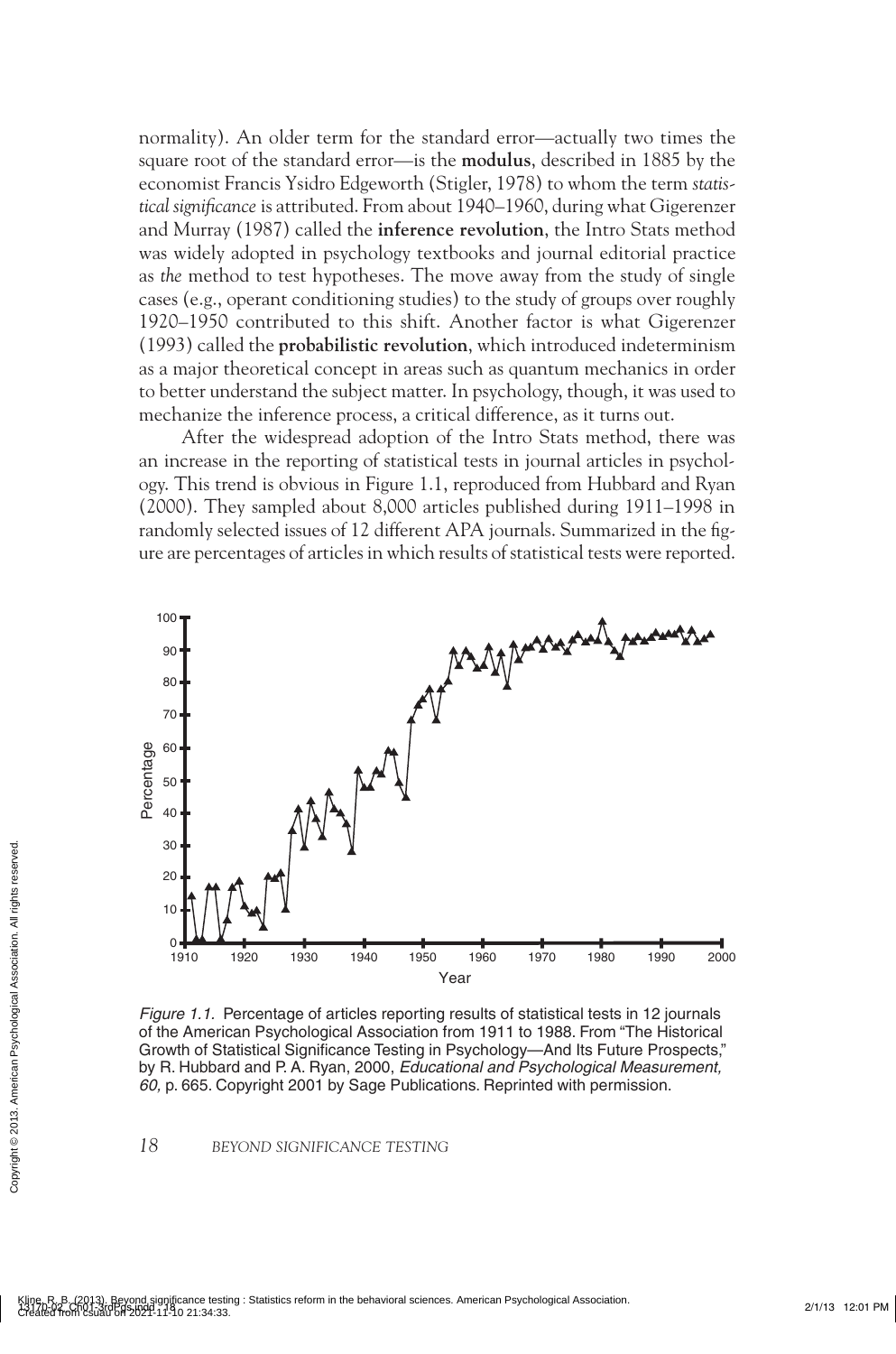This percentage is about 17% from 1911 to 1929. It increases to around 50% in 1940, continues to rise to about 85% by 1960, and has exceeded 90% since the 1970s. The time period 1940–1960 corresponds to the inference revolution.

Although the 1990s is the most recent decade represented in Figure 1.1, there is no doubt about the continuing, near-universal reporting of statistical tests in journals. Hoekstra, Finch, Kiers, and Johnson (2006) examined a total of 266 articles published in *Psychonomic Bulletin & Review* during 2002–2004. Results of significance tests were reported in about 97% of the articles, but confidence intervals were reported in only about 6%. Sadly, *p* values were misinterpreted in about 60% of surveyed articles. Fidler, Burgman, Cumming, Buttrose, and Thomason (2006) sampled 200 articles published in two different biology journals. Results of significance testing were reported in 92% of articles published during 2001–2002, but this rate dropped to 78% in 2005. There were also corresponding increases in the reporting of confidence intervals, but power was estimated in only 8% and *p* values were misinterpreted in 63%.

Some advantages to the institutionalization of the Intro Stats method were noted by Gigerenzer (1993). Journal editors could use significance test outcomes to decide which studies to publish or reject, respectively, those with or without statistically significant results, among other considerations. The method of significance testing is mechanically applied and thus seems to eliminate subjective judgment. That this objectivity is illusory is another matter. Significance testing gave researchers a common language and perhaps identity as members of the same grand research enterprise. It also distinguished them from their natural science colleagues, who may use statistical tests to detect outliers but not typically to test hypotheses (Gigerenzer, 1993).

The combination of significance testing and a related cognitive error is **testimation** (Ziliak & McCloskey, 2008). It involves exclusive focus on the question  $p < \alpha$ ? If the answer is "yes," the results are automatically taken to be scientifically relevant, but issues of effect size and precision are ignored. Testimators also commit the **inverse probability error** (Cohen, 1994) by falsely believing that *p* values indicate the probability that the null hypothesis is true. Under this fallacy, the result  $p = .025$ , for example, is taken to mean that there is only a 2.5% chance that the null hypothesis is true. A researcher who mistakenly believes that low *p* values make the null hypothesis unlikely may become overly confident in the results. Testimat<br>
Extinat<br>
falsely be<br>
sis is true<br>
that there<br>
who mist<br>
may becc<br>
Pre<br>
testimation. A 2<br>
duct<br>
3-w:<br>
signal reserved. A 2<br>
duct<br>
3-w:<br>
signal reserved. A 2<br>
duct<br>
3-w:<br>
Signal respond significance test<br>
created f

Presented next is hypothetical text that illustrates the language of testimation:

 $A$  2  $\times$  2  $\times$  2 (Instructions  $\times$  Incentive  $\times$  Goals) factorial ANOVA was conducted with the number of correct items as the dependent variable. The 3-way interaction was significant,  $F(1, 72) = 5.20$ ,  $p < .05$ , as were all 2-way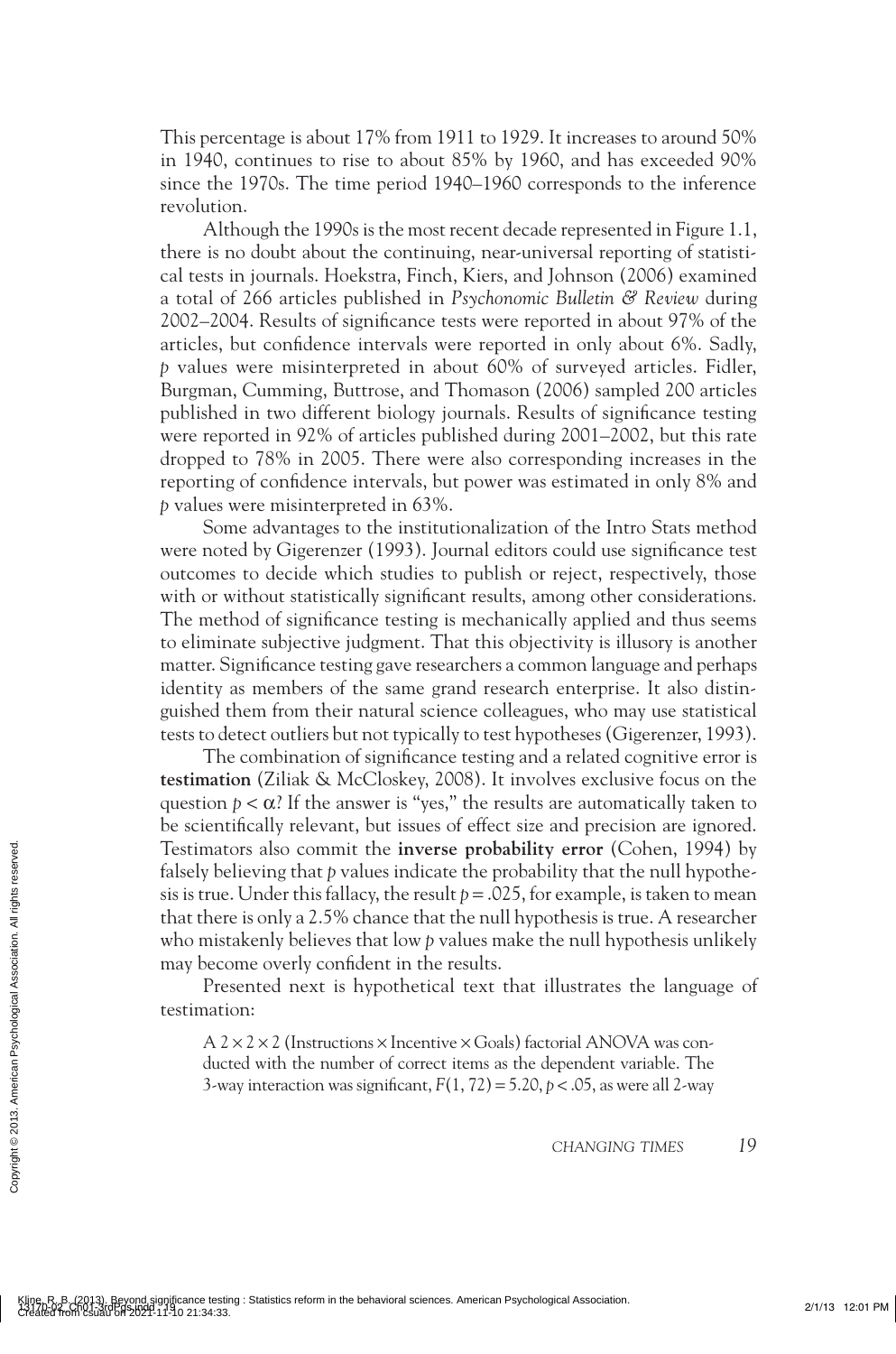interactions, Instructions  $\times$  Incentive,  $F(1, 72) = 11.95$ ,  $p < .001$ ; Instructions  $\times$  Goals,  $F(1, 72) = 25.40$ ,  $p < .01$ ; Incentive  $\times$  Goals,  $F(1, 72) = 9.25$ ,  $p < .01$ , and two of three of the main effects, Instructions,  $F(1, 72) = 11.60$ , *p* < .01; Goals, *F*(1, 72) = 6.25, *p* < .05.

This text chockablock with numbers—which is poor writing style—says nothing about the magnitudes of all those "significant" effects. If later in the hypothetical article the reader is still given no information about effect sizes, that is **sizeless science**. Getting excited about "significant" results while knowing nothing about their magnitudes is like ordering from a restaurant menu with no prices: You may get a surprise (good or bad) when the bill (statement of effect size) comes.

## **Increasing Criticism of Statistical Tests (1940–Present)**

There has been controversy about statistical tests for more than 80 years, or as long as they have been around. Boring (1919), Berkson (1942), and Rozeboom (1960) are among earlier works critical of significance testing. Numbers of published articles critical of significance testing have increased exponentially since the 1940s. For example, Anderson, Burnham, and Thompson (2000) found less than 100 such works published during the 1940s–1970s in ecology, medicine, business, economics, or the behavioral sciences, but about 200 critical articles were published in the 1990s. W. L. Thompson (2001) listed a total of 401 references for works critical of significance testing, and Ziliak and McCloskey (2008, pp. 57–58) cited 125 such works in psychology, education, business, epidemiology, and medicine, among other areas.

#### **Proposals to Ban Significance Testing (1990s–Present)**

The significance testing controversy escalated to the point where, by the 1990s, some authors called for a ban in research journals. A ban was discussed in special sections or issues of *Journal of Experimental Education* (B. Thompson, 1993), *Psychological Science* (Shrout, 1997), and *Research in the Schools* (McLean & Kaufman, 1998) and in an edited book by Harlow, Mulaik, and Steiger (1997), the title of which asks "What if there were no significance tests?" Armstrong (2007) offered this more recent advice: Exercise in special se<br>
Exercise (1993), Psych<br>
Contained from containing the title of v<br>
(2007) offer<br>
When<br>
tion of<br>
exercise of the title of v<br>
tests. T<br>
reject t<br>
term, a<br>
exercise of the Business responses<br>
Created fr

When writing for books and research reports, researchers should omit mention of tests of statistical significance. When writing for journals, researchers should seek ways to reduce the potential harm of reporting significance tests. They should also omit the word significance because findings that reject the null hypothesis are not significant in the everyday use of the term, and those that [fail to] reject it are not insignificant. (p. 326)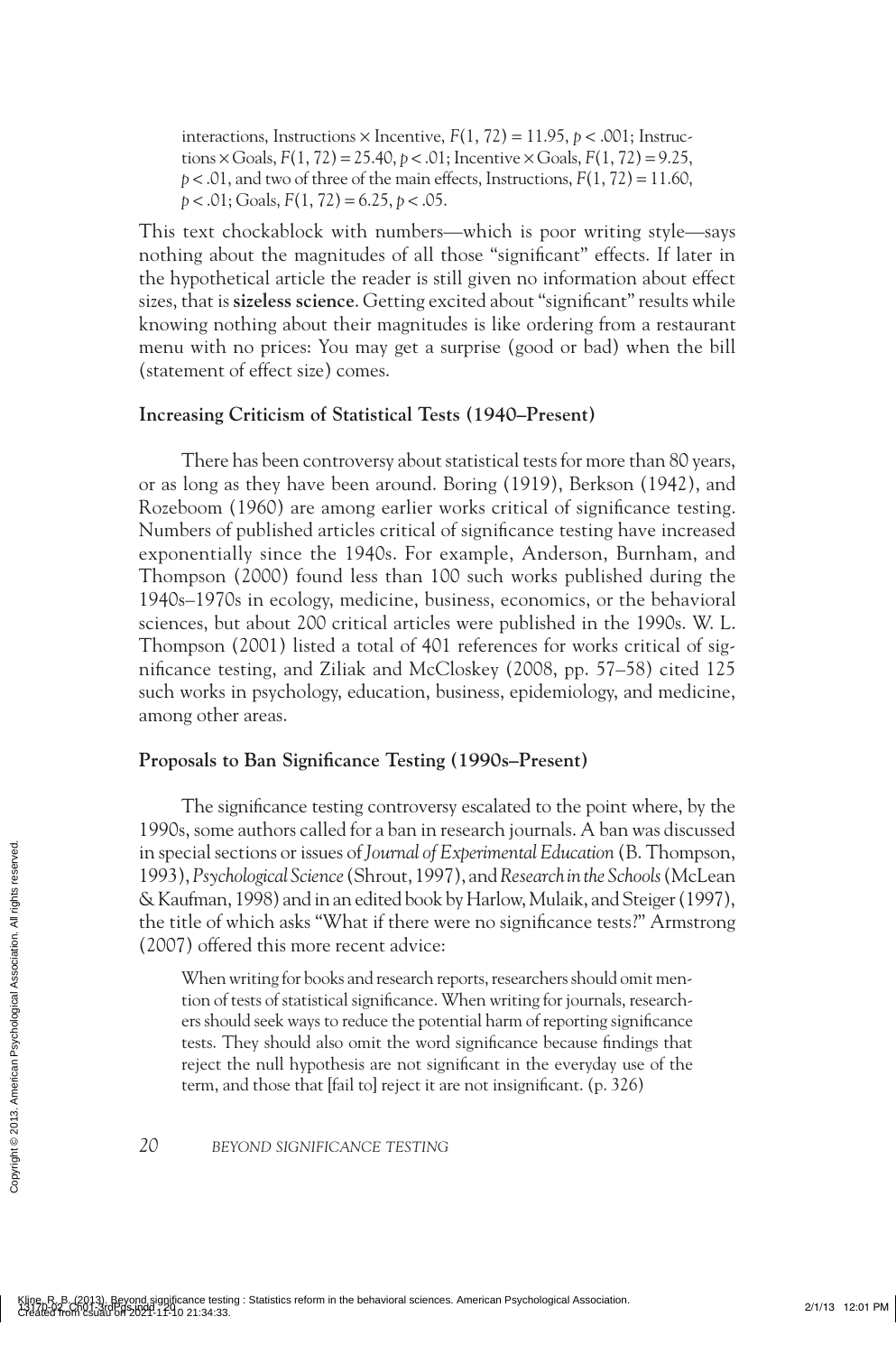In 1996, the Board of Scientific Affairs of the APA convened the Task Force on Statistical Inference (TFSI) to respond to the ongoing significance testing controversy and elucidate alternatives. The report of the TFSI (Wilkinson & the TFSI, 1999) dealt with many issues and offered suggestions for the then-upcoming fifth edition of the *Publication Manual:*

- 1. Use minimally sufficient analyses (simpler is better).
- 2. Do not report results from computer output without knowing what they mean. This includes *p* values from statistical tests.
- 3. Document assumptions about population effect sizes, sample sizes, or measurement behind a priori estimates of statistical power. Use confidence intervals about observed results instead of estimating observed (post hoc) power.
- 4. Report effect sizes and confidence intervals for primary outcomes or whenever *p* values are reported.
- 5. Give assurances to a reasonable degree that the data meet statistical assumptions.

The TFSI decided in the end not to recommend a ban on statistical tests. In its view, such a ban would be a too extreme way to curb abuses.

## **Fifth and Sixth Editions of the APA's** *Publication Manual* **(2001–2010)**

The fifth edition of the *Publication Manual* (APA, 2001) took a stand similar to that of the TFSI regarding significance testing. That is, it acknowledged the controversy about statistical tests but stated that resolving this issue was not a proper role of the *Publication Manual.* The fifth edition went on to recommend the following:

- 1. Report adequate descriptive statistics, such as means, variances, and sizes of each group and a pooled within-groups variance– covariance matrix in a comparative study. This information is necessary for later meta-analyses or secondary analyses by others.
- 2. Effect sizes should "almost always" be reported, and the absence of effect sizes was cited as an example of a study defect.
- 3. The use of confidence intervals was "strongly recommended" but not required.

The sixth edition of the *Publication Manual* (APA, 2010) used similar language when recommending the reporting of effect sizes and confidence intervals. Predictably, not everyone is happy with the report of the TFSI or the wording of the *Publication Manual.* B. Thompson (1999) noted that only encouraging the reporting of effect sizes or confidence intervals presents a self-canceling mixed message. Ziliak and McCloskey (2008, p. 125) chastised Provides a contract control on 2021-11-10 21:34:33.<br>
The language intervals<br>
stream copyright of the word encourage self-cance<br>
Served From Budd Branch Copyright Canada<br>
Created from Budd Branch (11-10 21:34:33.<br>
Created f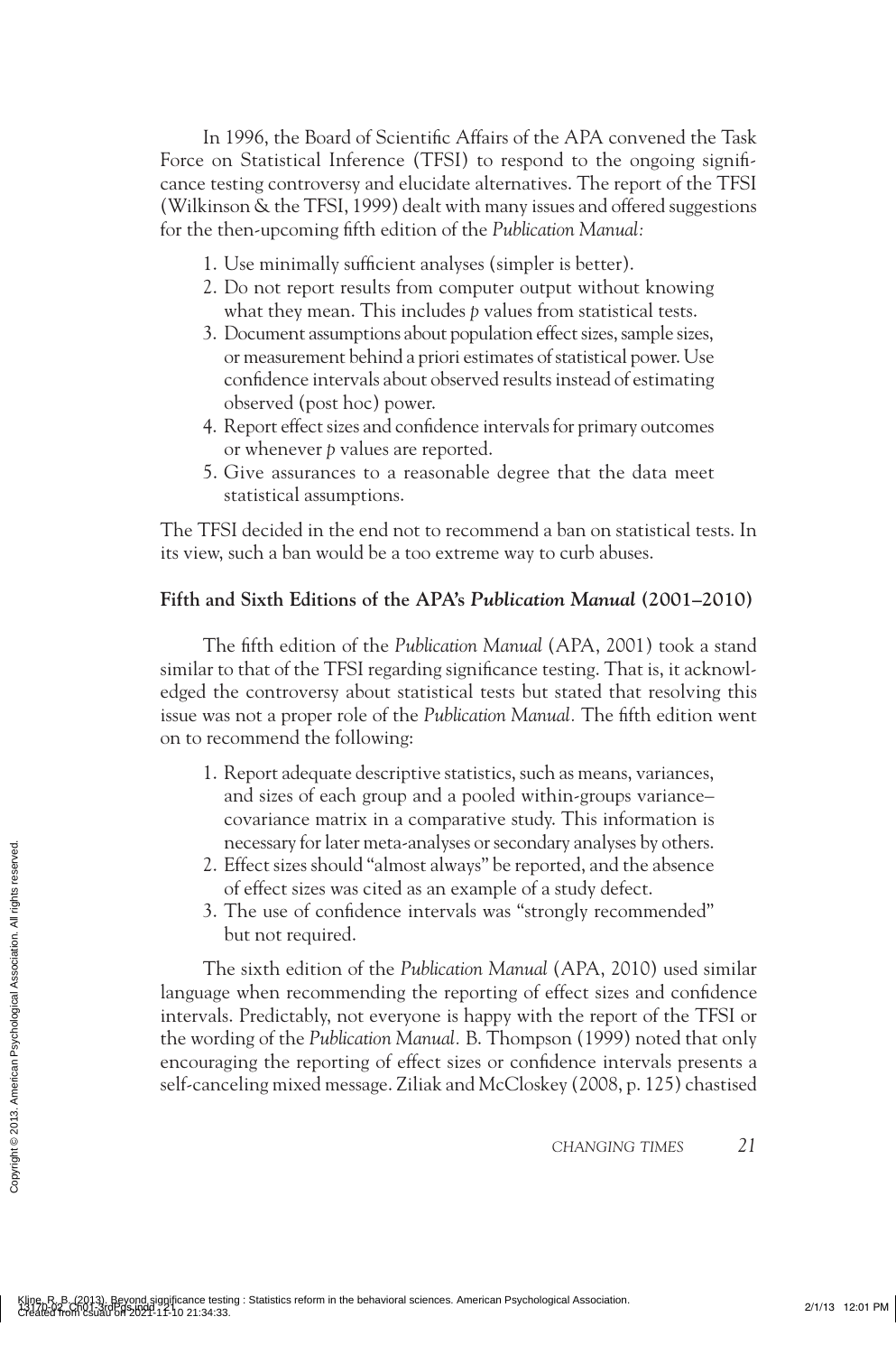the *Publication Manual* for "retaining the magical incantations of *p* < .05 and *p* < .01." S. Finch, Cumming, and Thomason (2001) contrasted the recommendations about statistical analyses in the *Publication Manual* with the more straightforward guidelines in the *Uniform Requirements for Manuscripts Submitted to Biomedical Journals,* recently revised (International Committee of Medical Journal Editors, 2010). Kirk (2001) urged that the then-future sixth edition of the *Publication Manual* should give more detail than the fifth edition about the TFSI's recommendations. Alas, the sixth edition does not contain such information, but I aim to provide you with specific skills of this type as you read this book.

## **Reform-Oriented Editorial Policies and Mixed Evidence of Progress (1980s–Present)**

Journal editorials and reviewers are the gatekeepers of the research literature, so editorial policies can affect the quality of what is published. Described next are three examples of efforts to change policies in reform-oriented directions with evaluations of their impact; see Fidler, Thomason, Cumming, Finch, and Leeman (2004) and Fidler et al. (2005) for more examples.

Kenneth J. Rothman was the assistant editor of the *American Journal of Public Health* (AJPH) from 1984 to 1987. In his revise-and-submit letters, Rothman urged authors to remove from their manuscripts all references to *p* values (e.g., Fidler et al., 2004, p. 120). He founded the journal *Epidemiology* in 1990 and served as its first editor until 2000. Rothman's (1998) editorial letter to potential authors was frank:

When writing for *Epidemiology,* you can . . . enhance your prospects if you omit tests of statistical significance. . . . In *Epidemiology,* we do not publish them at all. . . . We discourage the use of this type of thinking in the data analysis. . . . We also would like to see the interpretation of a study based not on statistical significance, or lack of it . . . but rather on careful quantitative consideration of the data in light of competing explanations for the findings. (p. 334)

Fidler et al. (2004) examined 594 AJPH articles published from 1982 to 2000 and 100 articles published in *Epidemiology* between 1990 and 2000. Reporting based solely on statistical significance dropped from about 63% of the AJPH articles in 1982 to about 5% of articles in 1986–1989. But in many AJPH articles there was evidence that interpretation was based mainly on undisclosed significance test results. The percentages of articles in which confidence intervals were reported increased from about 10% to 54% over the same period. But these changes in reporting practices in AJPH articles did not generally persist past Rothman's tenure. Exercise<br>
Exercise Figure on 2020 and<br>
Created from care of the AJPH<br>
confidence<br>
the same pedid not generally<br>
the same pedid not generally<br>
Separated from Budd SP22P-11-10 21:34:33.<br>
Created from Budd SP22P-11-10 21:34:3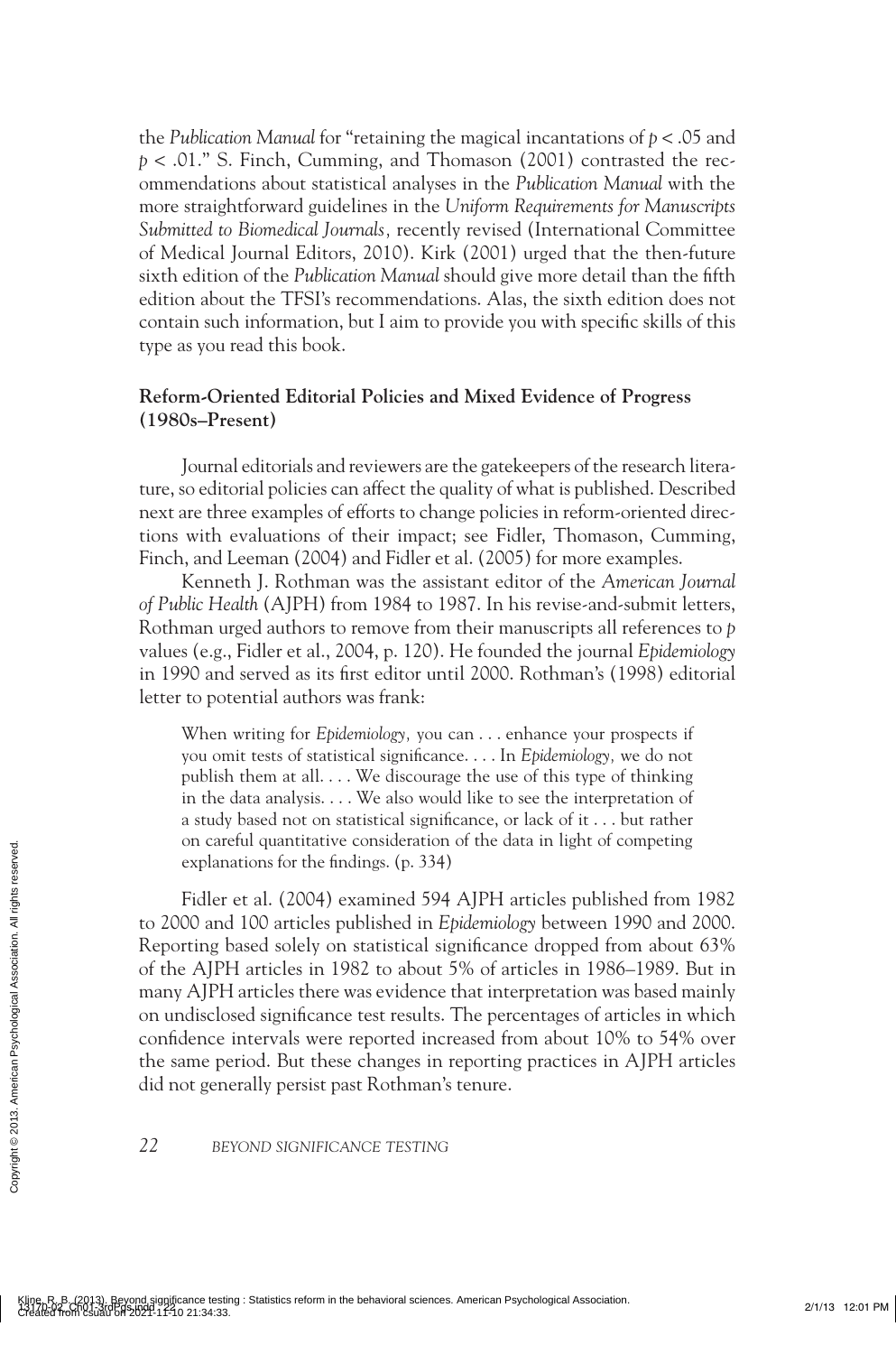From 1993 to 1997, Geoffrey R. Loftus was the editor of *Memory & Cognition.* Loftus (1993) gave these guidelines to potential contributors:

I intend to try to decrease the overwhelming reliance on hypothesis testing as the major means of transiting from data to conclusions. . . . In lieu of hypothesis testing, I will emphasize the increased use of figures depicting sample means along with standard error bars. . . . More often than not, inspection of such a figure will immediately obviate the necessity of any hypothesis testing procedures. In such situations, presentation of the usual hypothesis-testing information (*F* values, *p* values, etc.) will be discouraged. I believe . . . that . . . an overreliance on the impoverished binary conclusions yielded by the hypothesis-testing procedure has subtly seduced our discipline into insidious conceptual cul-de-sacs that have impeded our vision and stymied our potential. (p. 3)

Loftus apparently encountered considerable resistance, if not outright obstinacy, on the part of some authors. For example, Loftus calculated confidence intervals for about 100 authors who failed or even refused to do so on their own. In contrast, Rothman reported little resistance from authors who submitted works to *Epidemiology* (see Fidler et al., 2004, p. 124). S. Finch et al. (2004) examined a total of 696 articles published in *Memory & Cognition* before, during, and after Loftus's editorship. The rate of reporting of confidence intervals increased from 7% from before Loftus's tenure to 41%, but the rate dropped to 24% just after Loftus departed. But these confidence intervals were seldom interpreted; instead, authors relied mainly on statistical test outcomes to describe the results.

Another expression of statistics reform in editorial policy are the requirements of about 24 journals in psychology, education, counseling, and other areas for authors to report effect sizes.<sup>1</sup> Some of these are flagship journals of associations (e.g., American Counseling Association, Council for Exceptional Children), each with about 40,000–45,000 members. Included among journals that require effect sizes are three APA journals, *Health Psychology, Journal of Educational Psychology,* and *Journal of Experimental Psychology: Applied.* The requirement to report effect sizes sends a strong message to potential contributors that use of significance testing alone is not acceptable.

Early suggestions to report effect sizes fell mainly on deaf ears. S. Finch et al. (2001) found little evidence for effect size estimation or interval estimation in articles published in *Journal of Applied Psychology* over the 40-year period from 1940 to 1999. Vacha-Haase and Ness (1999) found the rate of effect size reporting was about 25% in *Professional Psychology: Research and Practice,* but authors did not always interpret the effect sizes they reported. Results from more recent surveys are better. Dunleavy, Barr, Glenn, and Produces<br>
Exercise From Created From Created From Created From Created From Created From Caps<br>
Second Scotland Created From Created From Created From Created From Created From Created From Created From Created From Created

<sup>1</sup>http://people.cehd.tamu.edu/~bthompson/index.htm, scroll down to hyperlinks.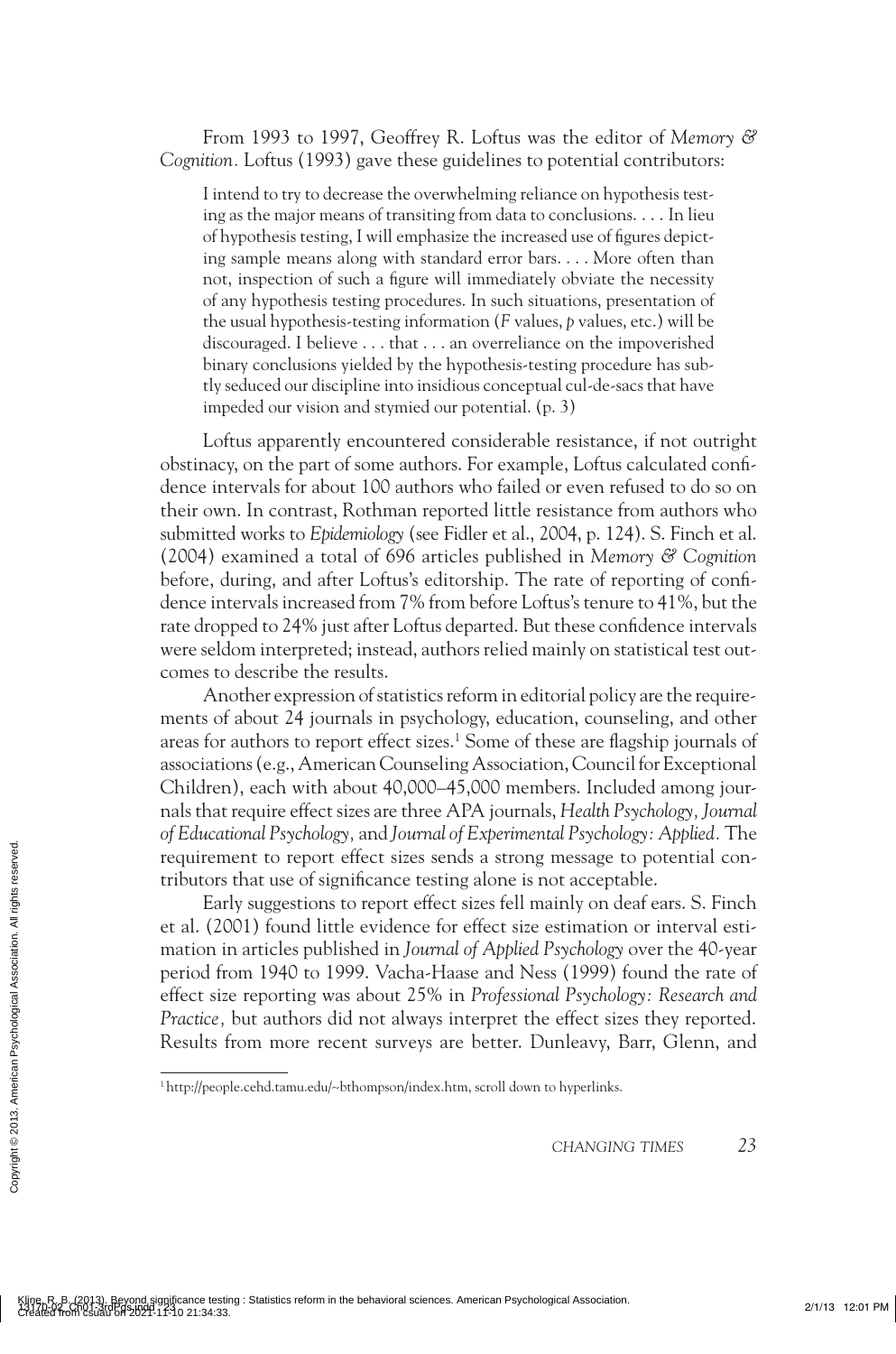Miller (2006) reviewed 736 articles published over 2002–2005 in five different applied, experimental, or personnel psychology journals. The overall rate of effect size reporting was about 62.5%. Among studies where no effect sizes were reported, use of the techniques of analysis of variance (ANOVA) and the *t* test were prevalent. Later I will show you that effect sizes are actually easy to calculate in such analyses, so there is no excuse for not reporting them. Andersen (2007) found that in a total of 54 articles published in 2005 in three different sport psychology journals, effect sizes were reported in 44 articles, or 81%. But the authors of only seven of these articles interpreted effect sizes in terms of substantive significance. Sun, Pan, and Wang (2010) reviewed a total of 1,243 works published in 14 different psychology and education journals during 2005–2007. The percentage of articles reporting effect sizes was 49%, and 57% of these authors interpreted their effect sizes.

Evidence for progress in statistics reform is thus mixed. Researchers seem to report effect sizes more often, but improvement in reporting confidence intervals may lag behind. Too many authors do not interpret the effect sizes they report, which avoids dealing with the question of why does an effect of this size matter. It is poor practice to compute effect sizes only for statistically significant results. Doing so amounts to business as usual where the significance test is still at center stage (Sohn, 2000). Real reform means that effect sizes are interpreted for their substantive significance, not just reported.

## Obstacles to Reform

There are two great obstacles to continued reform. The first is inertia: It is human nature to resist change, and it is hard to give up familiar routines. Belasco and Stayer (1993) put it like this: "Most of us overestimate the value of what we currently have, and have to give up, and underestimate the value of what we may gain" (p. 312). But science demands that researchers train the lens of skepticism on their own assumptions and methods. Such selfcriticism and intellectual honesty do not come easy, and not all researchers are up for the task. Defense attorney Gerry Spence (1995) wrote, "I would rather have a mind opened by wonder than one closed by belief" (p. 98). This conviction identifies a scientist's special burden.

The other big obstacle is vested interest, which is in part economic. I am speaking mainly about applying for research grants. Most of us know that grant monies are allocated in part on the assurance of statistical significance. Many of us also know how to play the **significance game**, which goes like this: Write application. Promise significance. Get money. Collect data until significance is found, which is virtually guaranteed because any effect that is not zero needs only a large enough sample in order to be significant. Exercise<br>
Exercise the conviction<br>
The o<br>
Conviction<br>
The o<br>
I am speaking<br>
that grant n<br>
cance. Man<br>
like this: What is not z<br>
served.<br>
Exercise the computer of the summer<br>
Exercise the convention.<br>
Copyrights respond sig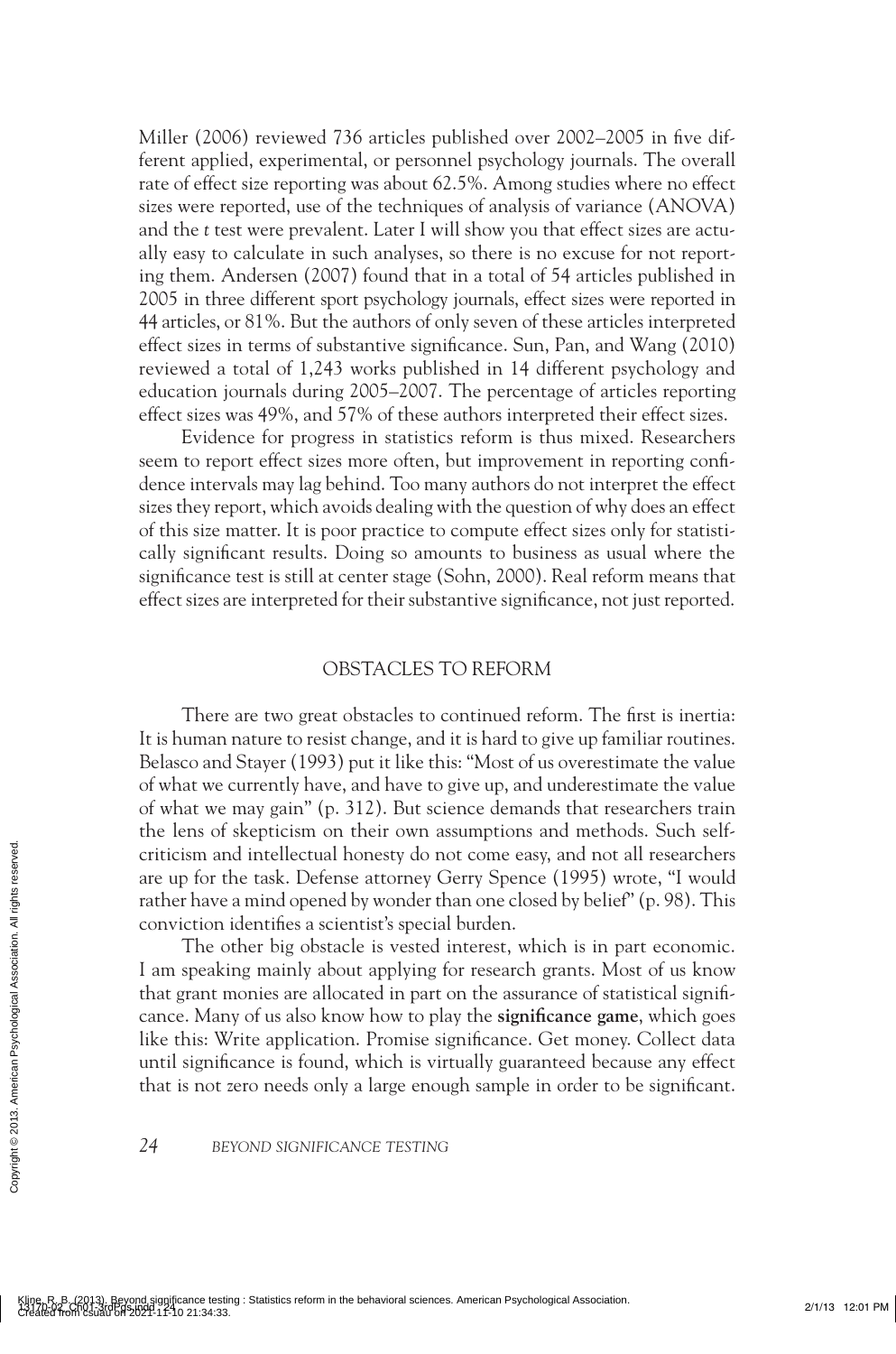Report results but mistakenly confuse statistical significance with scientific relevance. Sound trumpets about our awesomeness, move on to a different kind of study (do not replicate). Ziliak and McCloskey (2008) were even more candid:

Significance unfortunately is a useful means toward personal ends in the advance of science—status and widely distributed publications, a big laboratory, a staff of research assistants, a reduction in teaching load, a better salary, the finer wines of Bordeaux. Precision, knowledge, and control. In a narrow and cynical sense statistical significance is the way to achieve these. Design experiment. Then calculate statistical significance. Publish articles showing "significant" results. Enjoy promotion. But it is not science, and it will not last. (p. 32)

Maybe I am a naive optimist, but I believe there is enough talent and commitment to improving research practices among too many behavioral scientists to worry about unheeded calls for reform. But such changes do not happen overnight. Recall that it took about 20 years for researchers to widely use statistical tests (see Figure 1.1), and sometimes shifts in scientific mentality await generational change. Younger researchers may be less set in their ways than the older generation and thus more open to change. But some journal editors—who are typically accomplished and experienced researchers—are taking the lead in reform. So are the authors of many of the works cited throughout this book.

Students are promising prospects for reform because they are, in my experience and that of others (Hyde, 2001), eager to learn about the significance testing controversy. They can also understand ideas such as effect size and interval estimation even in introductory courses. In fact, I find it is easier to teach undergraduates these concepts than the convoluted logic of significance testing. Other reform basics are even easier to convey (e.g., replicate—do not just talk about it.)

#### **PROSPECTIVE**

I have no crystal ball, but I believe that I can reasonably speculate about three anticipated developments in light of the events just described:

1. The role of significance testing will continue to get smaller and smaller to the point where researchers must defend its use. This justification should involve explanation of why the narrow assumptions about sampling and score characteristics in significance testing are not unreasonable in a particular study. Estimation of a priori power will also be required whenever statistical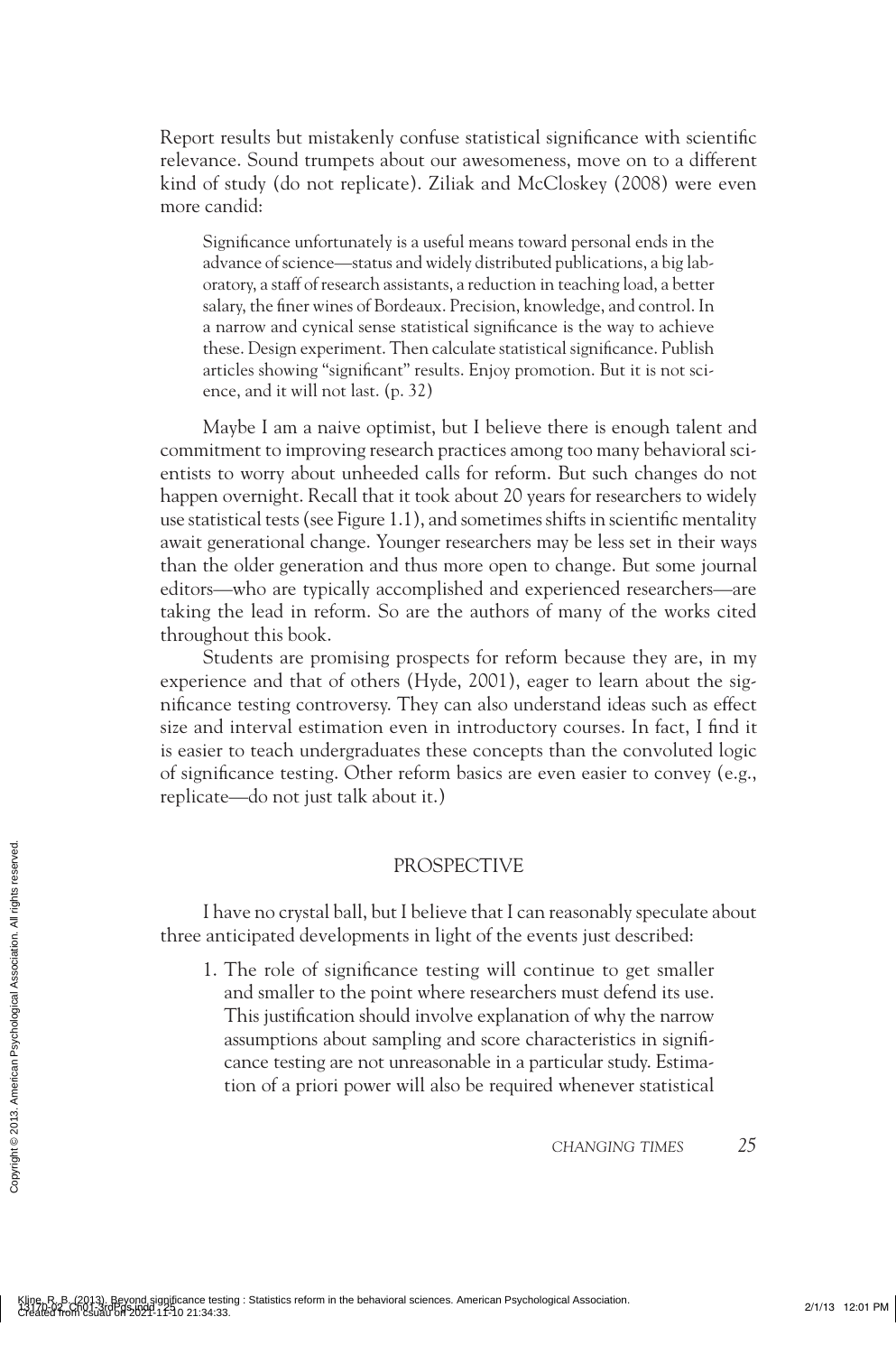tests are used. I and others (e.g., Kirk, 1996) envision that the behavioral sciences will become more like the natural sciences. That is, we will report the directions, magnitudes, and precisions of our effects; determine whether they replicate; and evaluate them for their substantive significance, not simply their statistical significance.

- 2. I expect that the best behavioral science journals will require evidence for replication. This requirement would send the strong message that replication is standard procedure. It would also reduce the number of published studies, which may actually improve quality by reducing noise (one-shot studies, unsubstantiated claims) while boosting signal (replicated results).
- 3. I concur with Rodgers (2010) that a "quiet methodological revolution" is happening that is also part of statistics reform. This revolution concerns the shift from testing individual hypotheses for statistical significance to the evaluation of entire mathematical and statistical models. There is a limited role for significance tests in statistical modeling techniques such as structural equation modeling (e.g., Kline, 2010, Chapter 8), but it requires that researchers avoid making the kinds of decision errors often associated with such tests.

#### **CONCLUSION**

Basic tenets of statistics reform emphasize the need to (a) decrease the role of significance testing and thus also reduce the damaging impact of related cognitive distortions; (b) shift attention to other kinds of statistics, such as effect sizes and confidence intervals; (c) reestablish the role of informed judgment and downplay mere statistical rituals; and (d) elevate replication. The context for reform goes back many decades, and the significance testing controversy has now spread across many disciplines. Progress toward reform has been slow, but the events just summarized indicate that continued use of significance testing as the only way to evaluate hypotheses is unlikely. The points raised set the stage for review in the next chapter of fundamental concepts about sampling and estimation from a reform perspective. Example are different from contractors are the contractors are the contractors are the concepts ab<br>
different concepts ab<br>
different concepts ab<br>
different concepts reserved.<br>
Example R, B, (2013), Beyond significance test

## Learn More

Listed next are three works about the significance testing controversy from fields other than psychology, including Armstrong (2007) in forecasting;